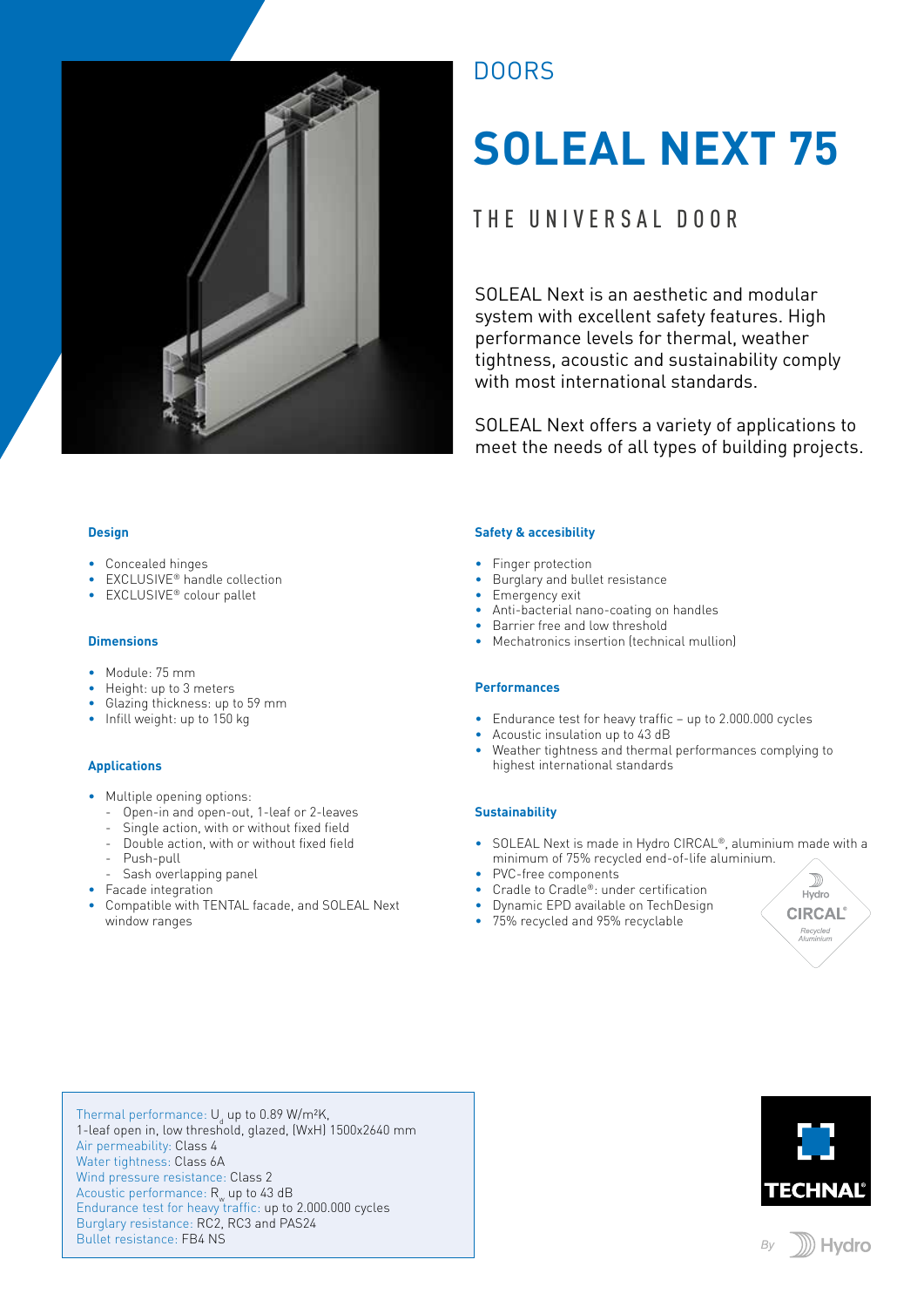

Finger safety on the hinge side



Burglary resistance



Bullet resistance



Anti-panic door

### **Applications**

#### Open-in Single Action









integration with technical mullion

compositions with fixed light



### Open-out Single Action







stand alone



integration in TENTAL facade

technical mullion

#### Double Action





compositions with fixed light



push-pull



automatic sliding

270, rue Léon-Joulin BP 63709 - 31037 Toulouse cedex 1 France Tél. +33 5 61 31 28 28 www.technal.com



By

**D** Hydro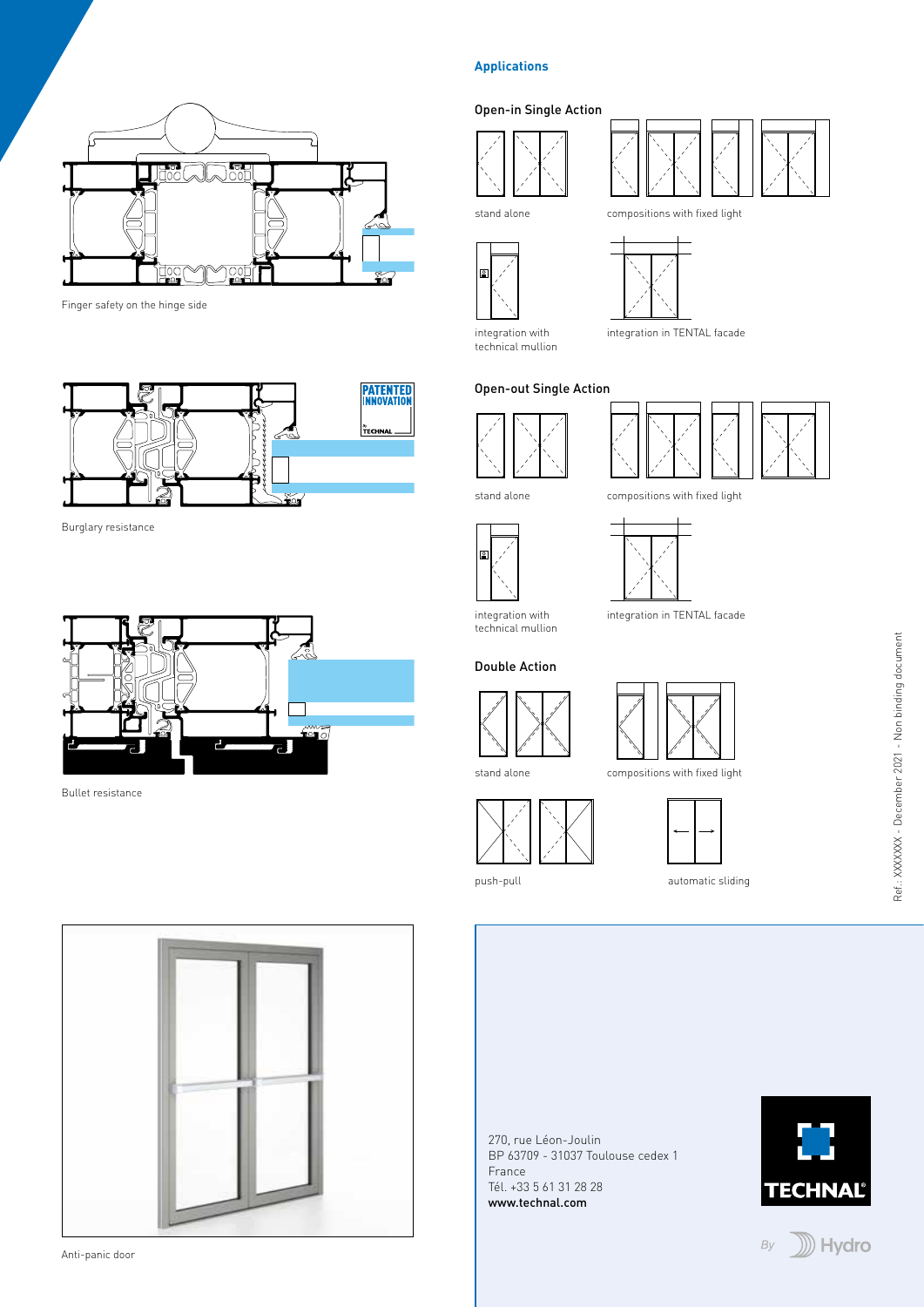

## DOORS

# **SOLEAL NEXT 65**

## THE UNIVERSAL DOOR

SOLEAL Next is an aesthetic and modular system with excellent safety features. High performance levels for thermal, weather tightness, acoustic and sustainability comply with most international standards.

SOLEAL Next offers a variety of applications to meet the needs of all types of building projects.

#### **Design**

- Concealed hinges
- EXCLUSIVE<sup>®</sup> handle collection
- EXCLUSIVE® colour pallet

#### **Dimensions**

- Module: 65 mm
- Height: up to 3 meters
- Glazing thickness: up to 49 mm
- Infill weight: up to 150 kg

#### **Applications**

- Multiple opening options:
	- Open-in and open-out, 1-leaf or 2-leaves
	- Single action, with or without fixed field
	- Double action, with or without fixed field
	- Push-pull
	- Simultaneous door
	- Automatic sliding door
- Facade integration
- Reinforced version for high traffic applications
- Compatible with TENTAL facade, and SOLEAL Next window ranges

#### **Safety & accesibility**

- Finger protection
- Burglary and bullet resistance
- Emergency exit
- Anti-bacterial nano-coating on handles
- Multiple, high performing, low threshold solutions
- Mechatronics insertion (technical mullion)

#### **Performances**

- Endurance test for heavy traffic up to 2.000.000 cycles
- Acoustic insulation up to 43 dB
- Weather tightness and thermal performances complying to highest international standards

#### **Sustainability**

- SOLEAL Next is made in Hydro CIRCAL®, aluminium made with a minimum of 75% recycled end-of-life aluminium.
- PVC-free components
- Cradle to Cradle®: under certification
- Dynamic EPD available on TechDesign
- 75% recycled and 95% recyclable



Thermal performance: U<sub>d</sub> up to 1.0 W/m<sup>2</sup>K 1-leaf open in, low threshold, glazed, (WxH) 1500x2640 mm Air permeability: Class 4 Water tightness: Class 6A Wind pressure resistance: Class 2 Acoustic performance:  $R_w$  up to 43 dB Endurance test for heavy traffic: up to 2.000.000 cycles Burglary resistance: RC2, RC3 and PAS24 Bullet resistance: FB4 NS



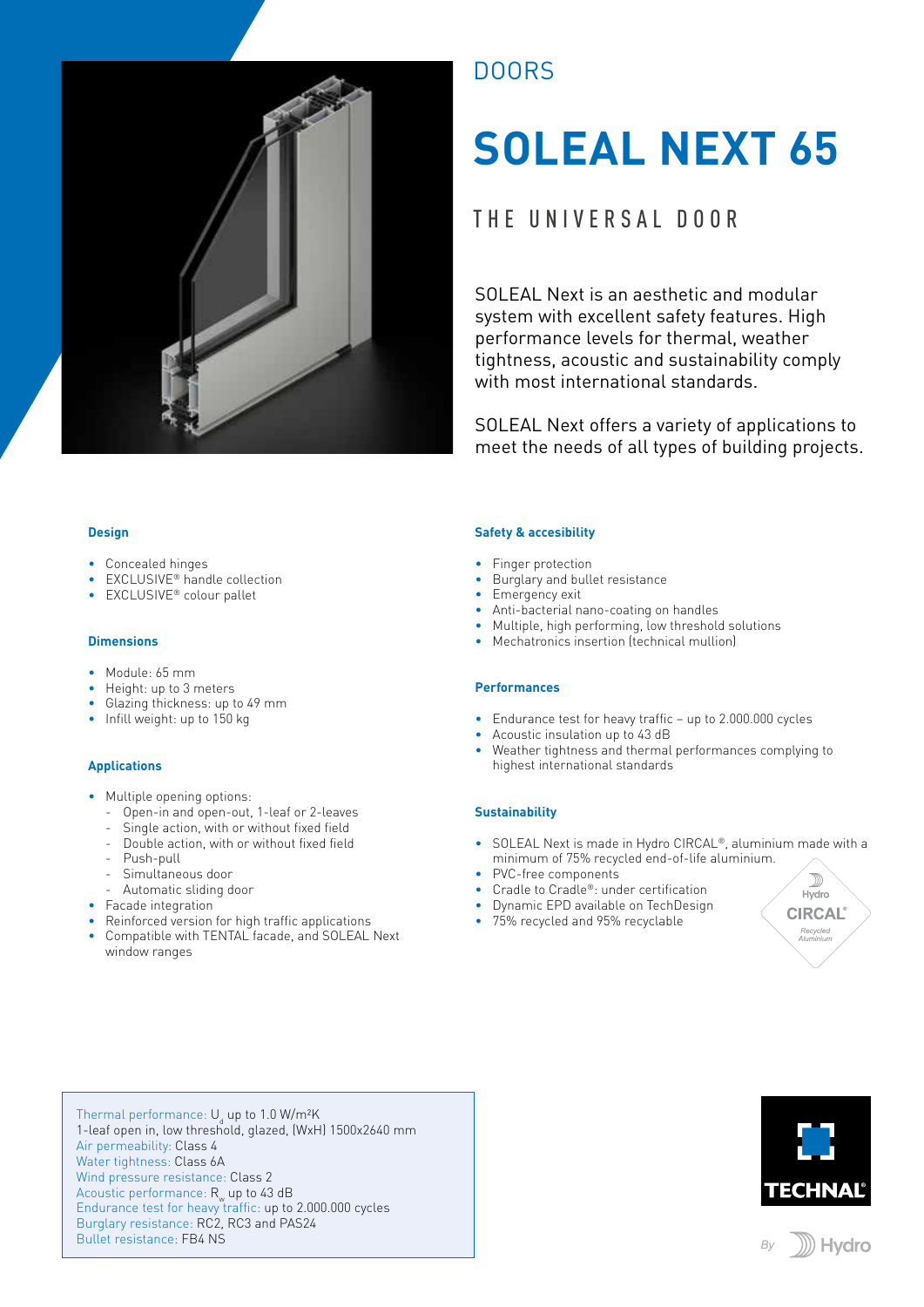

Finger safety on the hinge side





Burglary resistance



Bullet resistance



Anti-panic door

#### **Applications**

#### Open-in Single Action





technical mullion



compositions with fixed light

integration in TENTAL facade

#### Open-out Single Action



stand alone



integration in TENTAL facade

compositions with fixed light

Double Action

technical mullion





compositions with fixed light



push-pull

stand alone

![](_page_3_Picture_28.jpeg)

automatic sliding

270, rue Léon-Joulin BP 63709 - 31037 Toulouse cedex 1 France Tél. +33 5 61 31 28 28 www.technal.com

![](_page_3_Picture_31.jpeg)

#### **D** Hydro By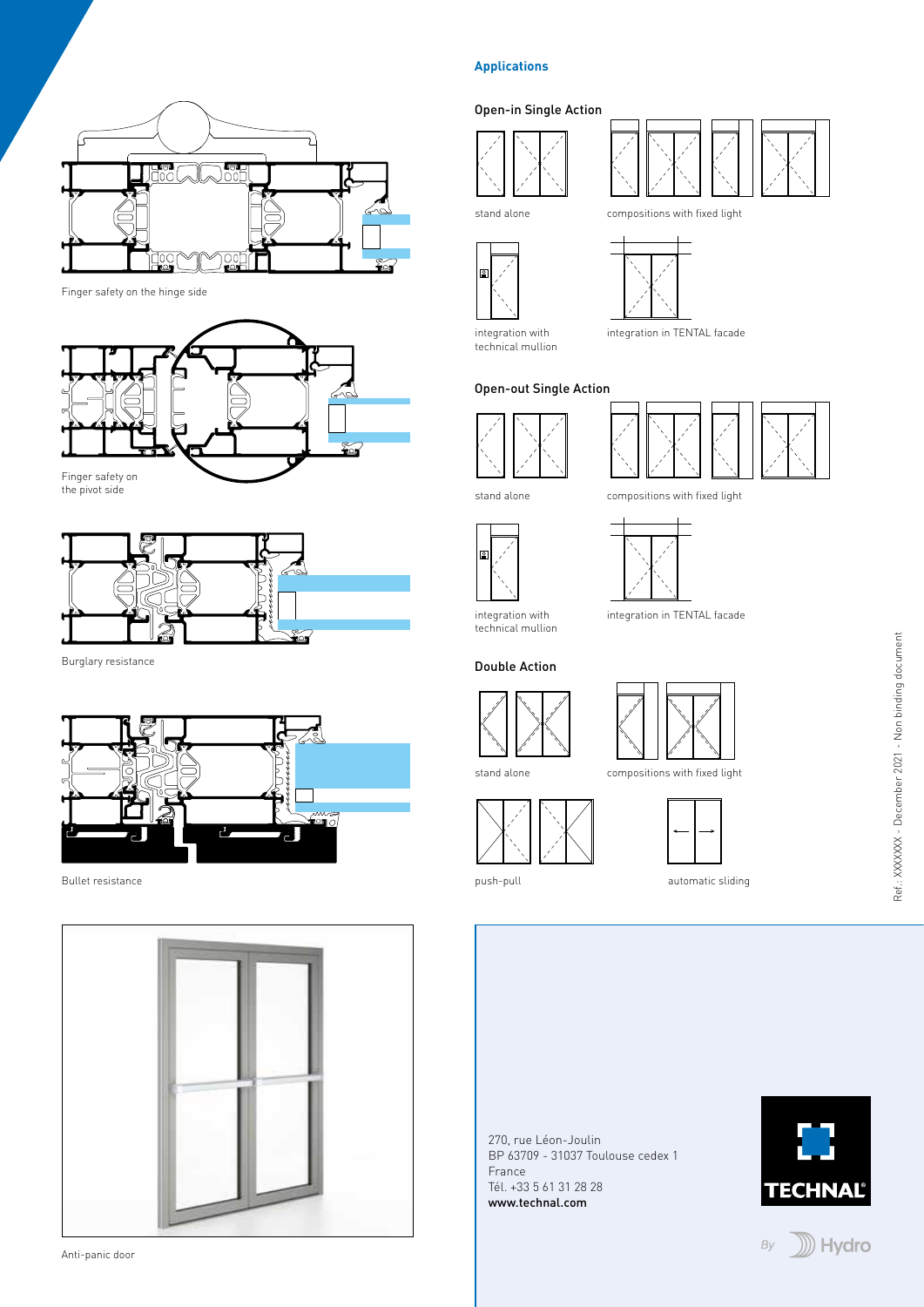![](_page_4_Picture_0.jpeg)

## **DOORS**

# **SOLEAL NEXT 65N**

## THE UNIVERSAL DOOR

SOLEAL Next is an aesthetic and modular system with excellent safety features. High performance levels for thermal, weather tightness, acoustic and sustainability comply with most international standards.

SOLEAL Next offers a variety of applications to meet the needs of all types of building projects.

#### **Design**

- Concealed hinges
- EXCLUSIVE<sup>®</sup> handle collection
- EXCLUSIVE® colour pallet

#### **Dimensions**

- Module: 65 mm non thermal break
- Height: up to 3 meters
- Glazing thickness: up to 49 mm
- Infill weight: up to 150 kg

#### **Applications**

- Multiple opening options:
	- Open-in and open-out, 1-leaf or 2-leaves
	- Single action, with or without fixed field
	- Double action, with or without fixed field
	- Push-pull
	- Simultaneous door
	- Automatic sliding door
- Facade integration
- Reinforced version for high traffic applications
- Compatible with TENTAL facade, and SOLEAL Next window ranges

#### **Safety & accesibility**

- Finger protection
- Fire resistance EW 30 and smoke resistance  $\mathsf{S}_{\mathsf{a}}$  and  $\mathsf{S}_{\mathsf{200}}$
- Emergency exit
- Anti-bacterial nano-coating on handles
- Multiple, high performing, low threshold solutions
- Burglar resistant RC2 & RC3
- Mechatronics insertion (technical mullion)

#### **Performances**

- Endurance test for heavy traffic up to 1.000.000 cycles
- Acoustic insulation up to 44 dB
- Weather tightness complying to highest international standards

#### **Sustainability**

- SOLEAL Next is made in Hydro CIRCAL®, aluminium made with a minimum of 75% recycled end-of-life aluminium.
- PVC-free components
- Cradle to Cradle®: under certification
- Dynamic EPD available on TechDesign
- 75% recycled and 95% recyclable

![](_page_4_Picture_44.jpeg)

Air permeability: Class 4 Water tightness: Class 6A Wind pressure resistance: Class 2 Acoustic performance:  $R_w$  up to 44 dB Endurance test for heavy traffic: up to 1.000.000 cycles Burglary resistance: RC2, RC3 and PAS24 Bullet resistance: FB4 NS

![](_page_4_Picture_46.jpeg)

![](_page_4_Picture_47.jpeg)